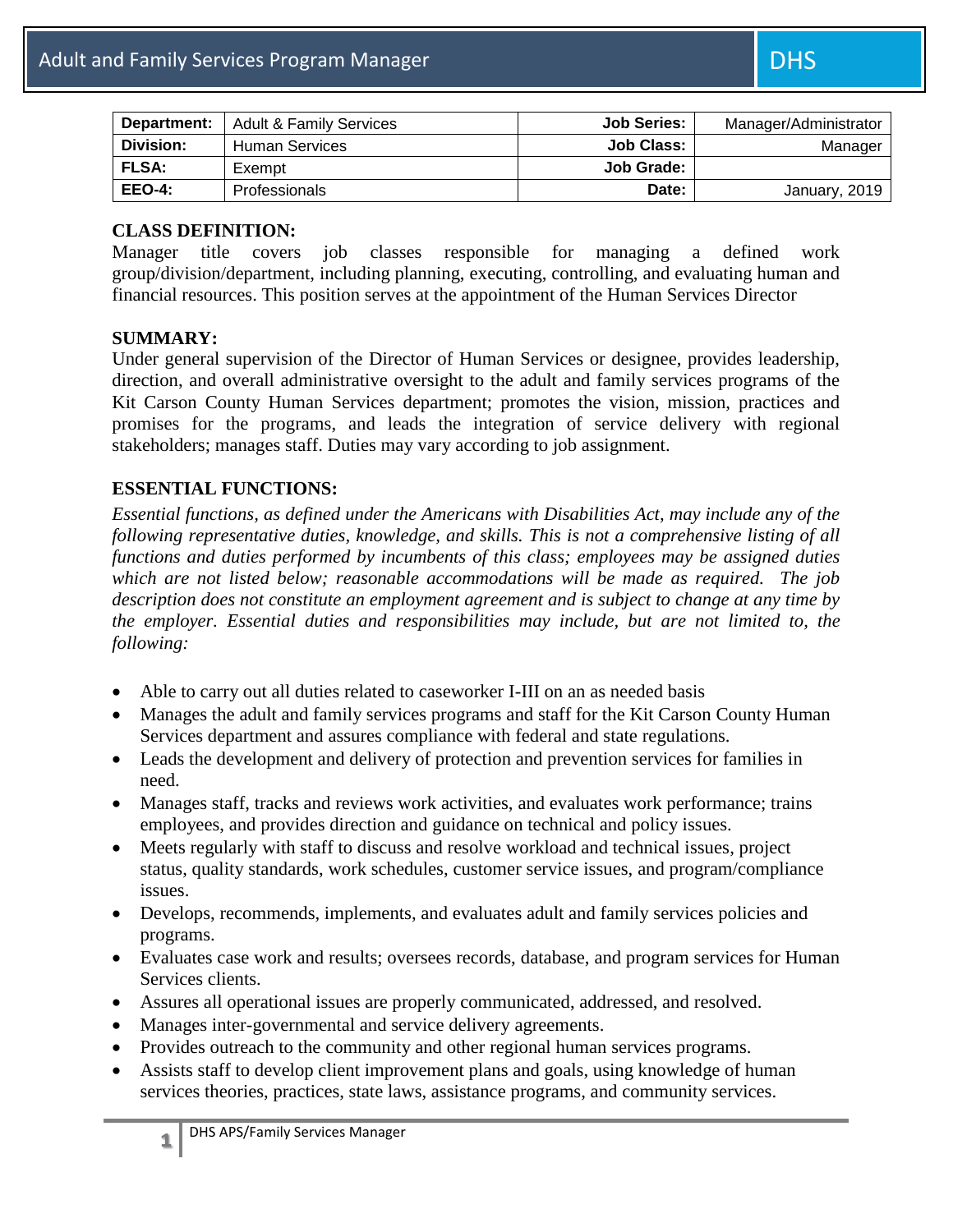- Updates and maintains a variety of files, records, and other documents; gathers, compiles, and synthesizes data for reporting purposes; develops and prepares summary and status reports.
- Coordinates resolution of clients' needs and technical issues with community partners, service providers, legal system representatives, and law enforcement agencies.
- Supports the relationship between Kit Carson County government and the general public by demonstrating courteous and cooperative behavior when interacting with citizens, visitors, and County staff; maintains confidentiality of work-related issues and County information; performs other duties as required or assigned.
- Acts as an EBT Issuance Clerk as assigned and submits all required EBT forms to EBT manager
- Maintains regular and reliable attendance.

# **MINIMUM QUALIFICATIONS:**

## **Education and Experience:**

Bachelor's Degree required; Master's Degree in Social Work or closely related field will be given consideration; AND five years of human services case work experience OR an equivalent combination of education, training, and experience will be considered.

## **Required Licenses or Certifications:**

- Must possess a valid Colorado Driver's License and acceptable Motor Vehicle Record.
- Registration as a Licensed Social Worker (LSW) by Colorado State Board of Social Work Examiners will be given consideration.
- CDHS Supervisor Certification in Adult Protection and Child Welfare required within 1 year

# **KNOWLEDGE AND SKILLS:**

# **Knowledge of:**

- County policies and procedures.
- State and federal laws and regulations governing child and adult protective services practices.
- Professional counseling and social work methods, practices, and procedures.
- Underlying social and physical factors facing client groups, and strategies to resolve core issues.
- Case management methods, practices, and procedures for assigned client population.
- Record keeping and records management rules and standards.
- Techniques and practices for efficient and cost effective management of resources.
- Local community issues and regional community resources available to citizens.

# **Knowledge of (Job Class Standard):**

- Professional and technical writing methods and practices.
- Project management principles, practices, and methods.
- Fiscal and budgetary management and tracking.
- Organizational and community planning.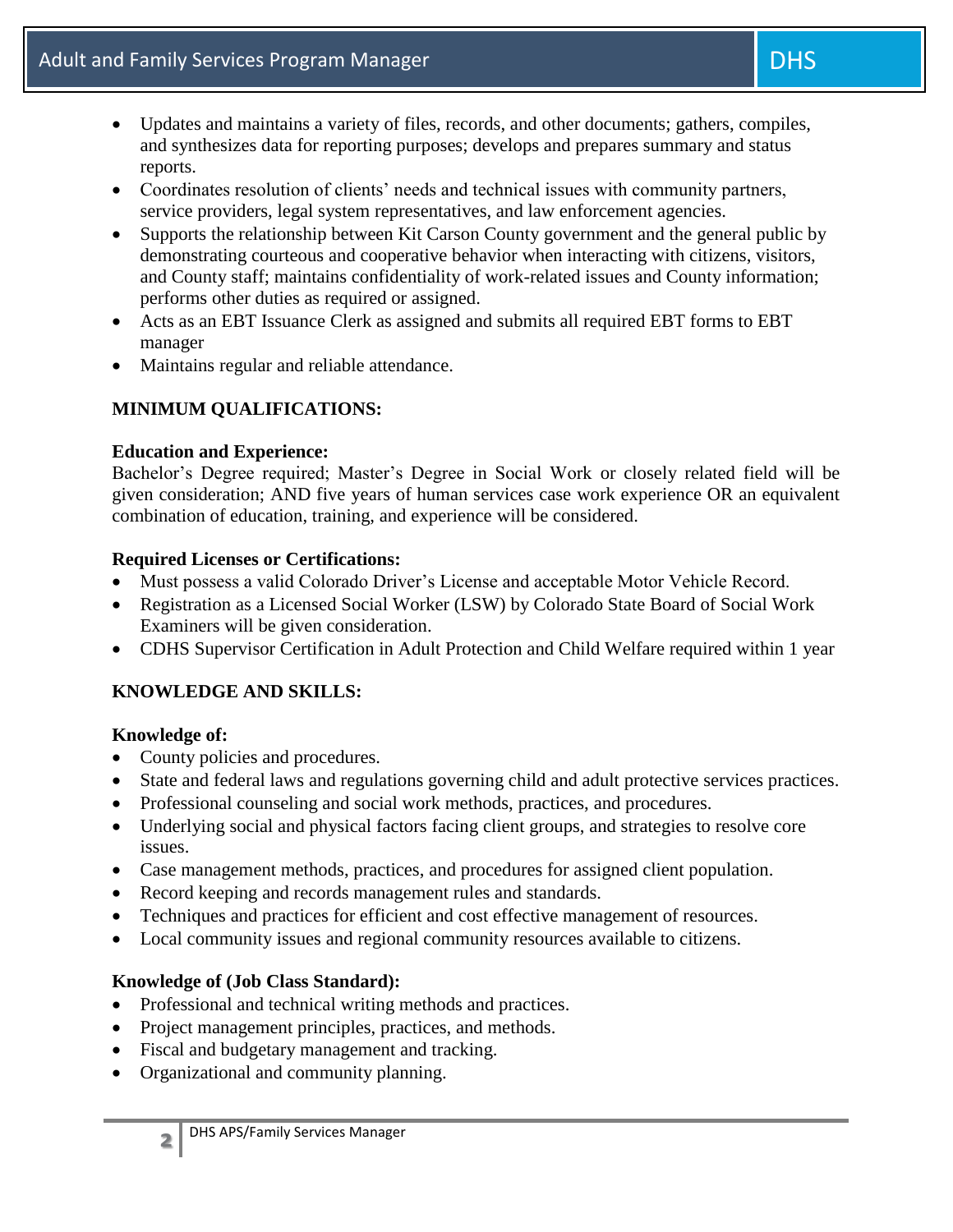#### **Skill in:**

- Interpreting and applying federal and state regulations, and County policies and procedures.
- Assessing and evaluating social problems, providing outreach and advocacy services, and making recommendations based on observations and interviews.
- Working effectively with others to develop solutions.
- Monitoring and controlling the confidentiality of Human Services files and reports.
- Using initiative, independent judgment, tact, and prudence within established procedural guidelines.
- Interacting with people of different social, economic, and ethnic backgrounds.

## **Skill in (Job Class Standard):**

- Supervising staff, and delegating tasks and authority.
- Communicating effectively both verbally and in writing.
- Handling multiple tasks simultaneously, under pressure, and in emergency and stressful situations.
- Working efficiently both independently and as part of a team.
- Organizing and prioritizing work to meet deadlines.
- Developing, understanding, interpreting, and communicating policies and procedures.
- Establishing and maintaining effective working relationships with co-workers and other regional human services agencies and community partners.
- Utilizing standard personal computer software programs and specialized state and county software.

### **Requirements in the Workplace:**

- Must have and maintain a valid Colorado driver's license with acceptable driving history
- Must be 21 years of age or older
- Use county vehicle for necessary travel
- Assist with county fair activities once a year
- ICS Training within first year of employment (ICS 100)
	- o ICS 200 and 700 preferred
- Must sign department confidentiality agreement on an annual basis
- Basic knowledge of computer systems and software
- May share office space with other employees
- Attend CDHS training case worker certification/supervision academy within one year of employment
- Attend 40 hours of continuing education annually
- Ability to type a minimum of 40 words per minute
- Within 6 months of caseworker certification be familiar with essential functions and be able to operate independently with occasional supervision and support
- Be able to communicate and perform essential functions under stressful circumstances when needed.
- Work is generally confined to standard office environment but in emergency situations may be adapted to Emergency Operations Center (EOC) protocols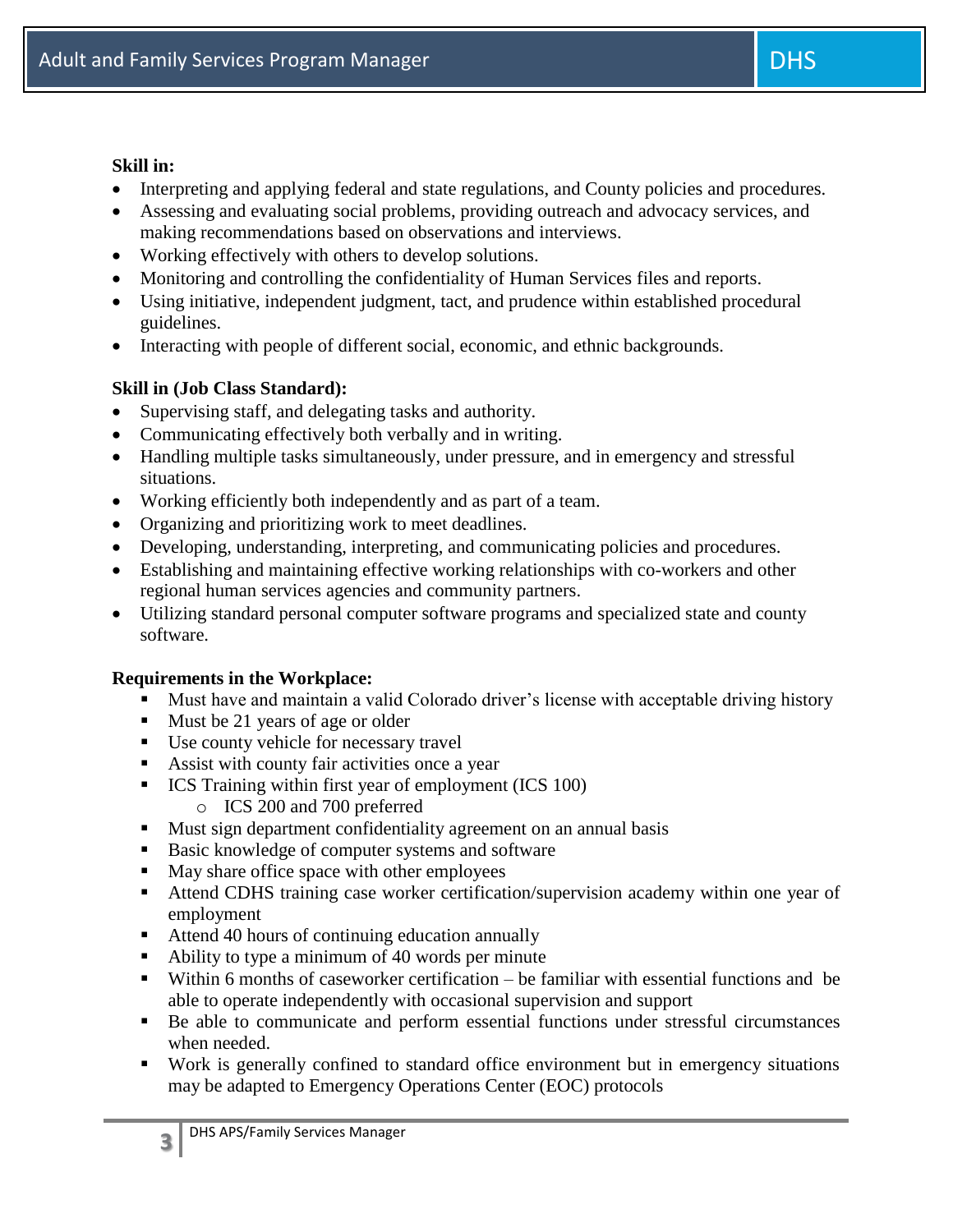- Field contacts may be conducted in homes that are under assessment for cleanliness and/or other child neglect concerns.
- Subject to random drug/alcohol testing per county policy

## **PRE-EMPLOYMENT ASSESSMENTS:**

- Structured interview and written assessment
- Drug and alcohol testing is required
- Must pass a background check to include but not limited to:
	- o CBI/FBI fingerprint check
	- o Driving record check
	- o Employment verification
	- o Education verification
	- o TRAILS/APS Check

# **PHYSICAL DEMANDS:**

The following are some of the physical demands commonly associated with this position.

- VISION Individual must be able to read handwritten or printed material.
- HEARING Individual must possess average hearing ability. The noise level in the work environment is usually moderate.
- LIFTING Must be able to lift, carry, push or pull a minimum of 45 pounds.
- MOBILITY Spends 40% of the time sitting, 40% standing, and 20% walking while at work, although this may vary. Occasionally stoops, kneels, balances, reaches, crawls, and crouches while performing manual duties.
- DEXTERITY Frequent use of eye, hand, and finger coordination enabling the use of automated machinery.
- COMMUNICATION Individual must be able to clearly understand the English language and be understood while speaking the English language.
- DRIVING Individual must be able to operate a motor vehicle.

### **BENEFITS:**

Full time employees will receive a full benefit package as provided by the Kit Carson County Board of Commissioners Part-time, temporary or seasonal employees do not receive benefits.

### **PROBATIONARY PERIOD AND ASSESSMENT:**

Employees in this job classification will serve a probationary period from the date of hire until six months after initial caseworker certification by the State of Colorado. If an employee is a currently certified caseworker in the State of Colorado, the probation period is six months from date of hire. Employees will receive a job performance assessment at the end of the probationary period, followed by annual assessments thereafter.

# **EQUAL OPPORTUNITY:**

Kit Carson County is an Equal Opportunity Employer. All persons receiving compensation from Kit Carson County through payroll are considered employees of Kit Carson County and are expected to adhere to Kit Carson County's Employment Policies.

**4**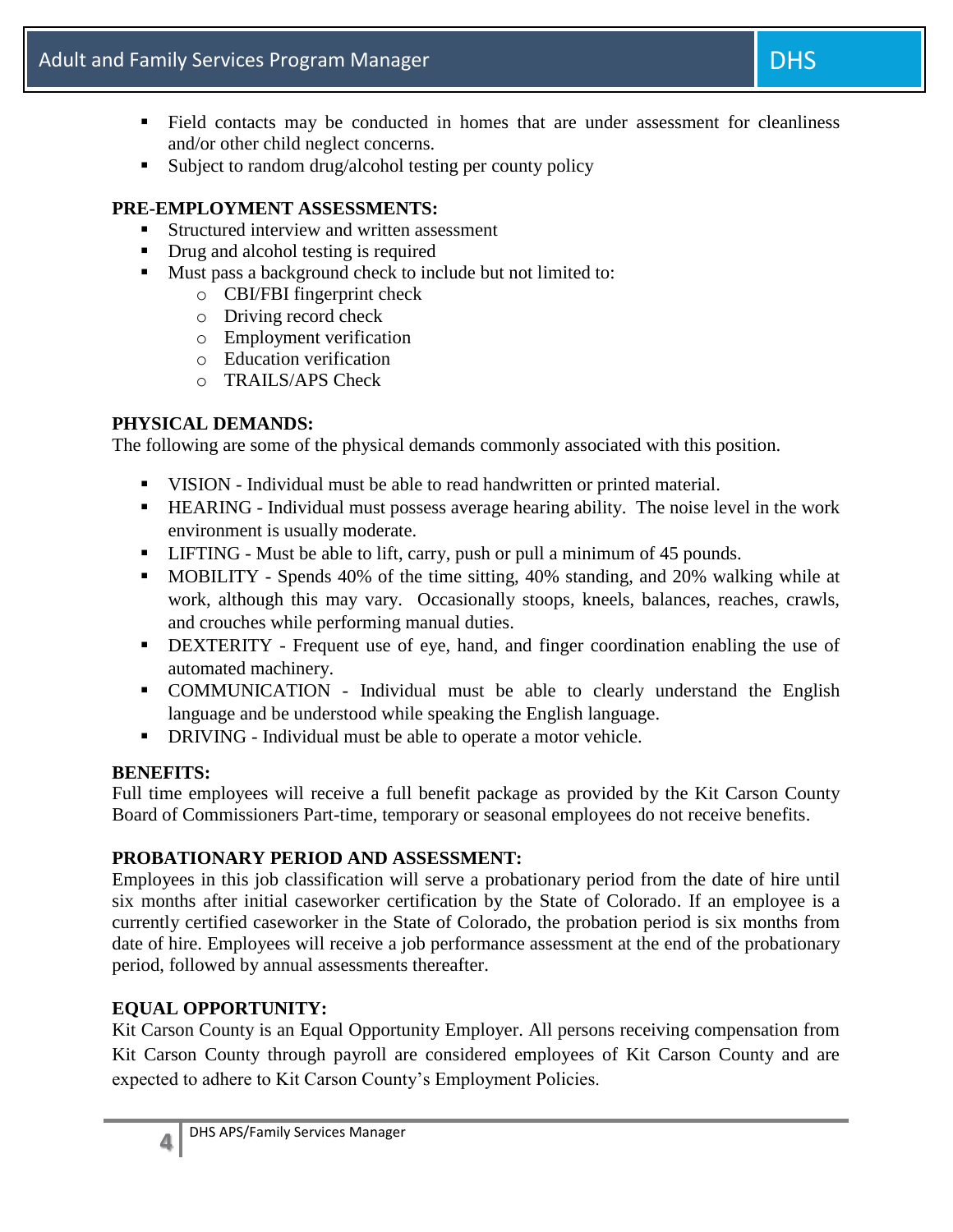#### **EMPLOYEE JOB DESCRIPTION ACKNOWLEDGEMENT**

#### Kit Carson County Department of Human Services

## **THIS JOB DESCRIPTION DOES NOT CONSTITUTE AN EMPLOYMENT AGREEMENT:**

Nothing in this job description restricts Kit Carson County's ability to assign, reassign or eliminate duties and responsibilities of this job at any time. It does not prescribe or restrict the tasks that may be assigned. Those functions may change at any time as the needs of the County change or for other reasons deemed appropriate. This does not constitute a contract, written or implied, between the County and any County employee. No employee should consider these guidelines as a contract. Kit Carson County does not guarantee any specific term or length of employment. All employees of the County are "at will employees".

I, have read the above job description for the Kit Carson County Department of Human Services. To the best of my knowledge, I am able to perform all duties of the job as described.

JOB TITLE:

\_\_\_\_\_\_\_\_\_\_\_\_\_\_\_\_\_\_\_\_\_\_\_\_\_\_\_\_\_\_\_\_\_\_\_\_\_\_ \_\_\_\_\_\_\_\_\_\_\_\_\_\_\_\_\_\_\_\_\_\_\_ Employee/Applicant: Date: \_\_\_\_\_\_\_\_\_\_\_\_\_\_\_\_\_\_\_\_\_\_\_\_\_\_\_\_\_\_\_\_\_\_\_\_\_\_ \_\_\_\_\_\_\_\_\_\_\_\_\_\_\_\_\_\_\_\_\_\_\_\_ Supervisor: Date: \_\_\_\_\_\_\_\_\_\_\_\_\_\_\_\_\_\_\_\_\_\_\_\_\_\_\_\_\_\_\_\_\_\_\_\_\_ \_\_\_\_\_\_\_\_\_\_\_\_\_\_\_\_\_\_\_\_\_\_\_ Director: Date: Date: